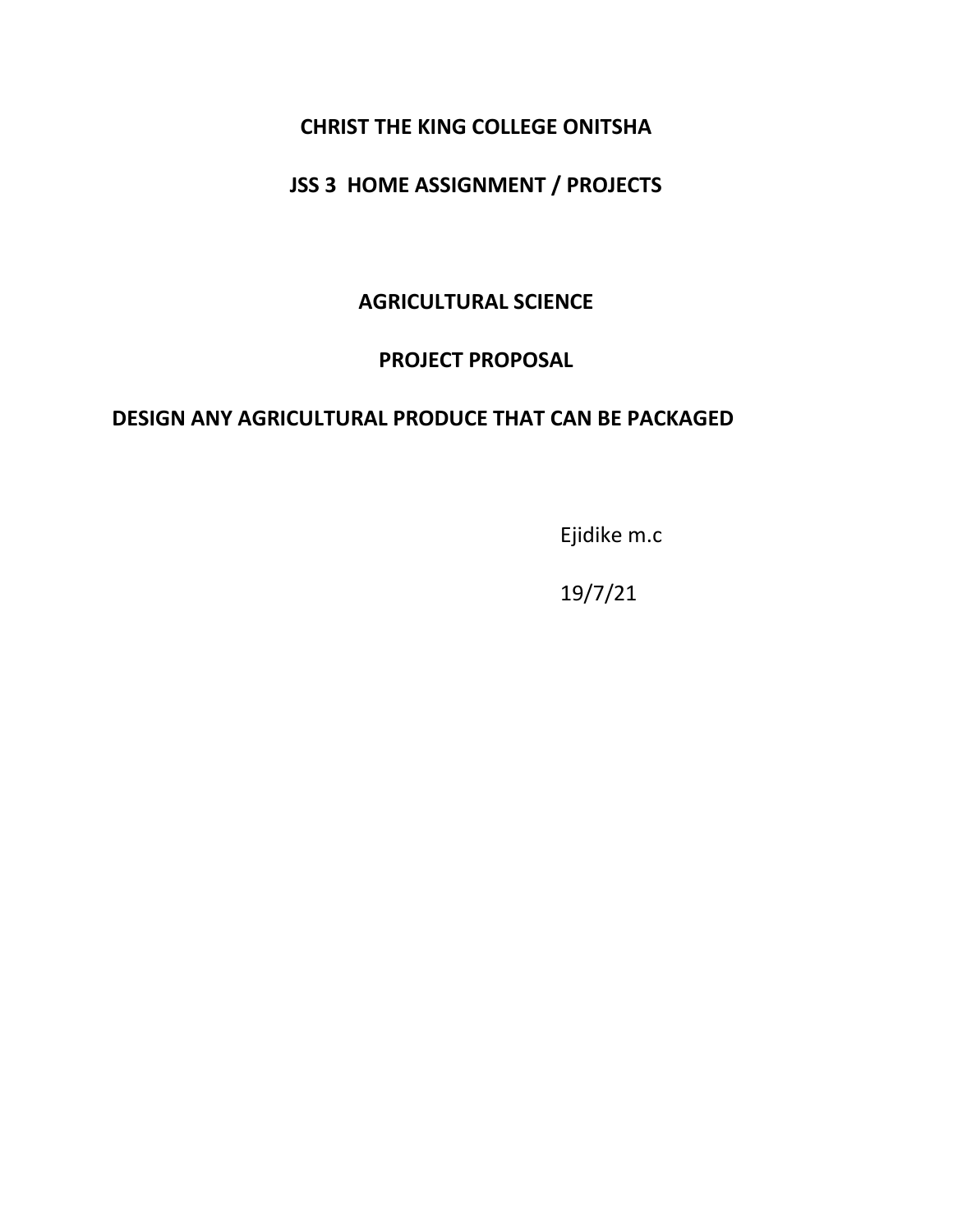# **AGRICULTURAL SCIENCE TAKE HOME**

#### **JSS 3**

- 1 define packaging criteria
- 2. state two importance of packaging
- 3. list two modern era packaging
- 4. State two factors that influence the choice of materials to use
- 5. enumerate three functions of piece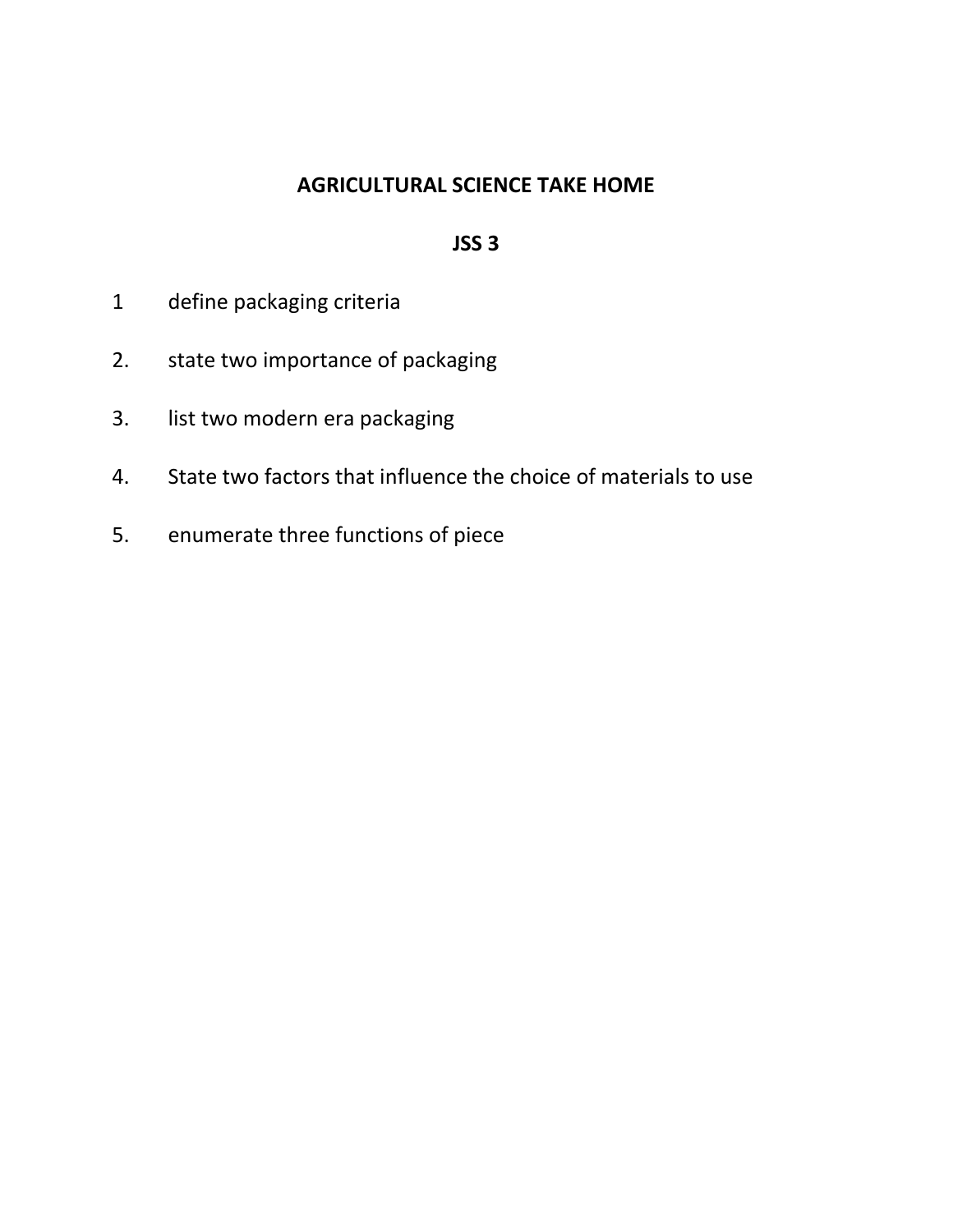# **J.SS 3 IGBO**

# **PROJEKITI**

# **SEE MAOBU MADO**

ebe a ga-alu ya nke ome nsogbu ano inu ogwu aghara aghara na-ebute

oru e were a laa n'ulo

o gaghi akari ihu akwukwo abua dee edemede banyere isi okwu a.

Inu anwuru ike

onye nkuzi

odozi ikwueme i.i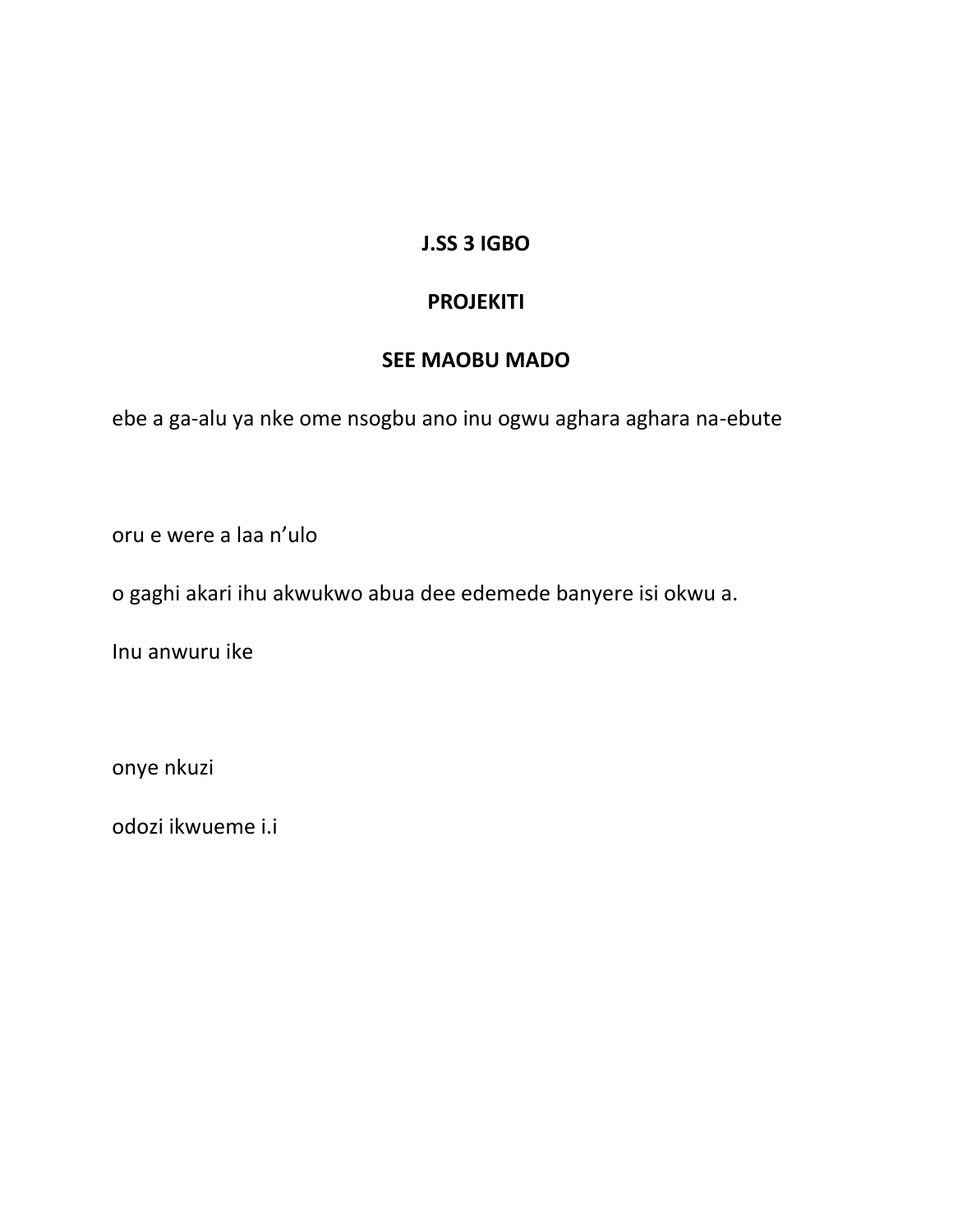# **JSS 3 PROJECT**

# **C.C .A FIRST TERM JSS 3A -E**

# **PROJECT AND TAKE HOME ASIGNMENT**

# **PROJECT**

in an album form draw and shade the following Nigerian Traditional art cultures

- 1. Igbo ukwu Roped bronze pot
- 2. A shell sumunted with a animals figure
- 3. Nok Terracotta head
- 4. Ife bronze Head
- 5. Bronze Head of the oba

# **MEDIUM CARDBOARD SHEET (WHITE**

#### **USE 2B PENCIL**

#### **Take Home Assignment**

- 1. List any (10) Ten contemporal Nigerian artists you know
- $1.$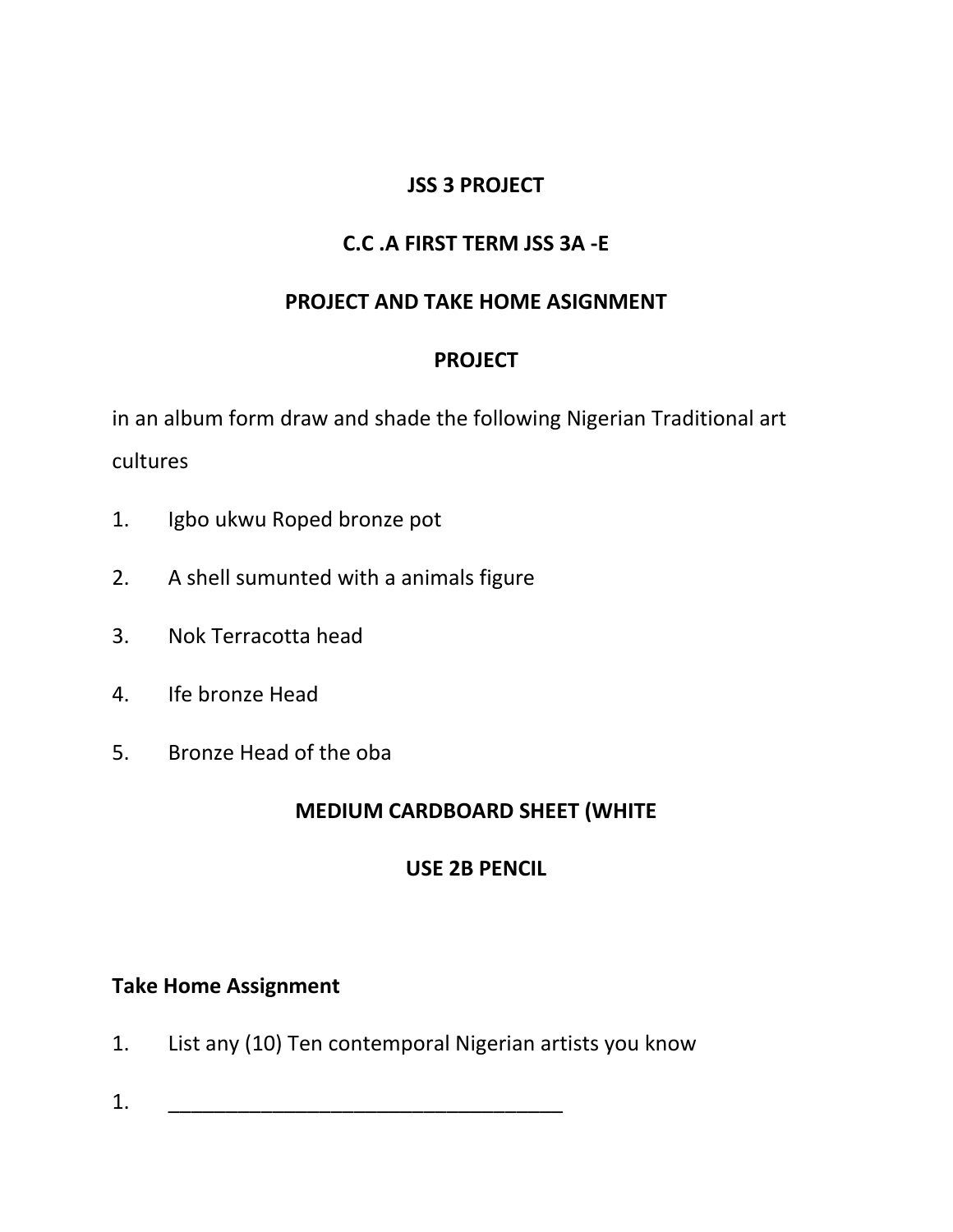| 2.  | the control of the control of the control of |
|-----|----------------------------------------------|
| 3.  |                                              |
| 4.  |                                              |
| 5.  |                                              |
| 6.  |                                              |
| 7.  |                                              |
| 8.  |                                              |
| 9.  |                                              |
| 10. |                                              |

Ezenibe afoma

22/07/22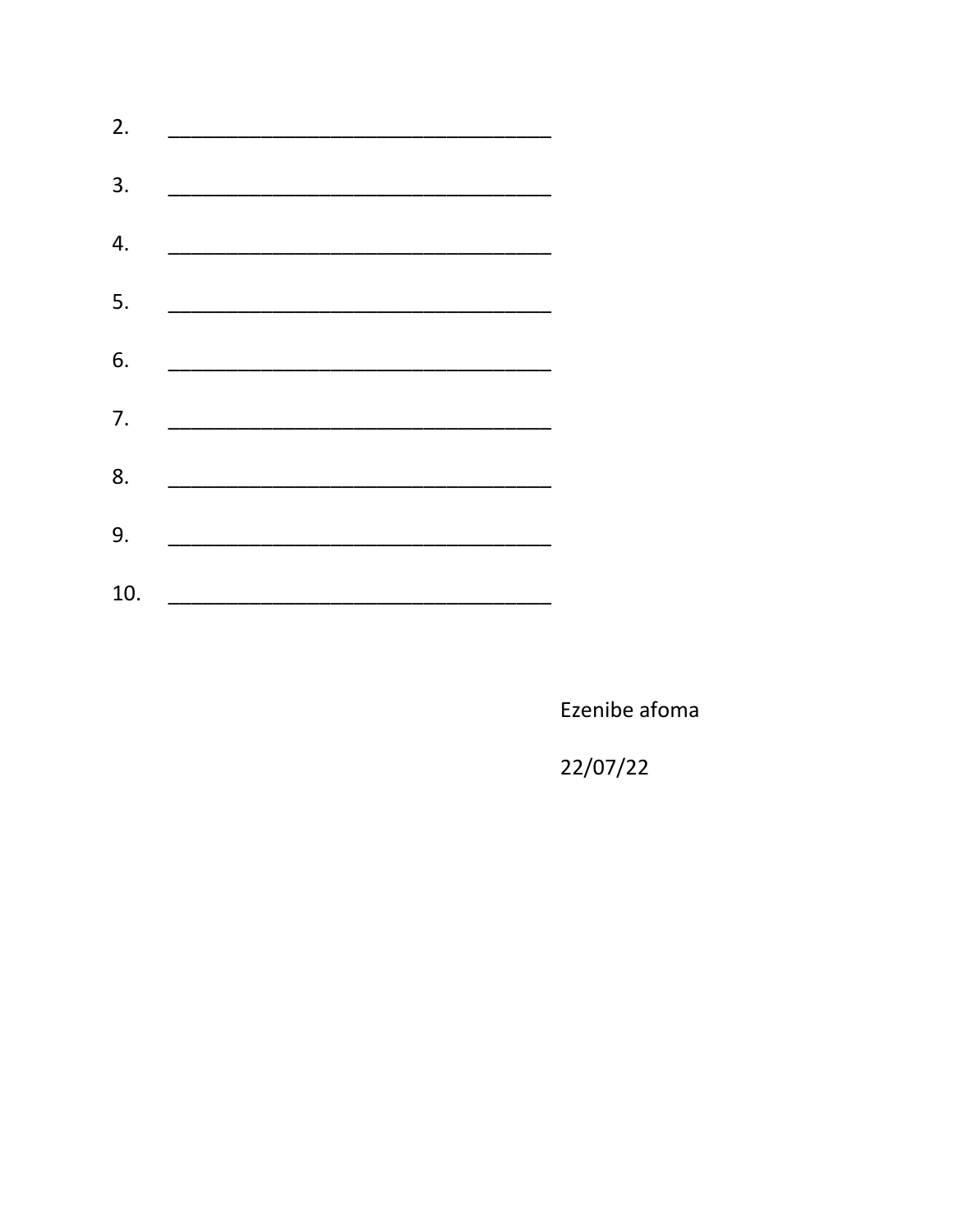### **ENGLISH STUDIES ASSIGNMENT FOR JSS 3**

# **2021 / 2022 SESSION**

1. Write an essay on an interesting game you have witnessed

(Between 130 - 150 words)

# **PROJECT PROPOSAL**

(1) Make an album and write out the twenty (2) vowel sounds with a word associated with each of them

Chukwuma G.A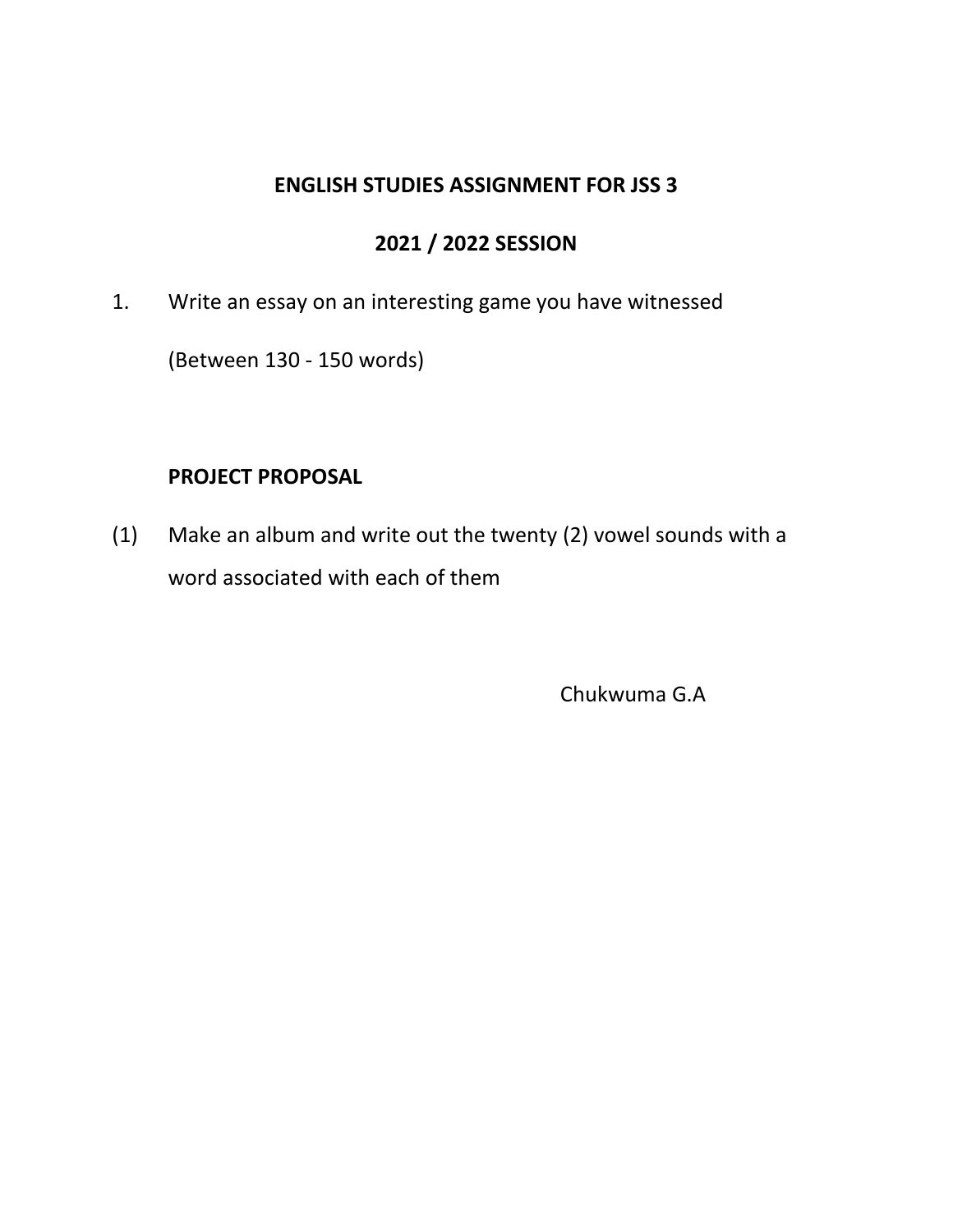## **JSS 3**

# **CIVIC EDUCATION**

# **HOLIDAY ASSIGNMENT**

- (1) Define constitution
- (2) List four types of constitution
- (3) State five sources of constitution

Ukoha Ogechukwu Ani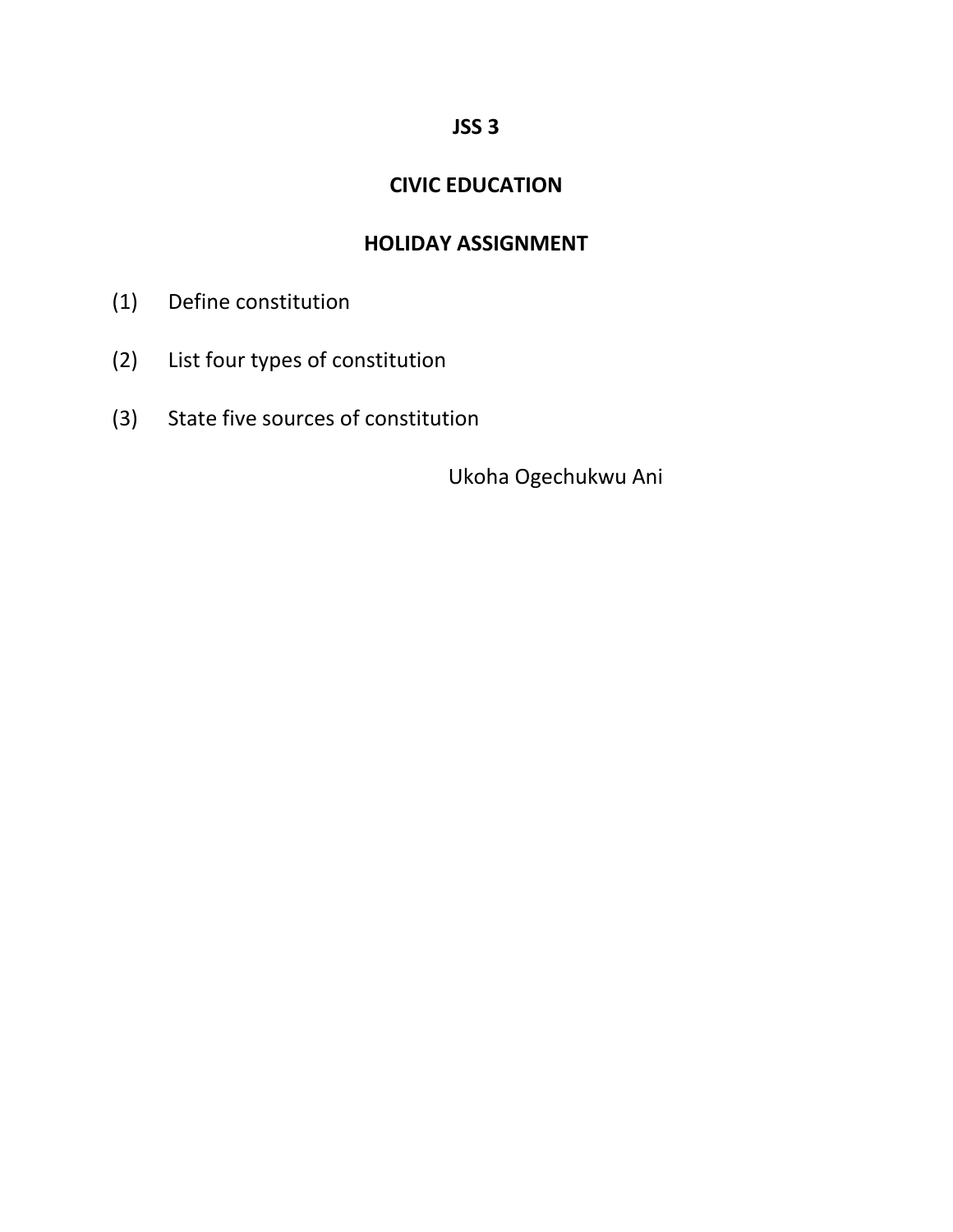# **CIVIC JSS 3 PROJECT**

## USE A CARTON TO CONSTRUCT CONSTITUTION

**UKOHA OGECHUKWU ANI**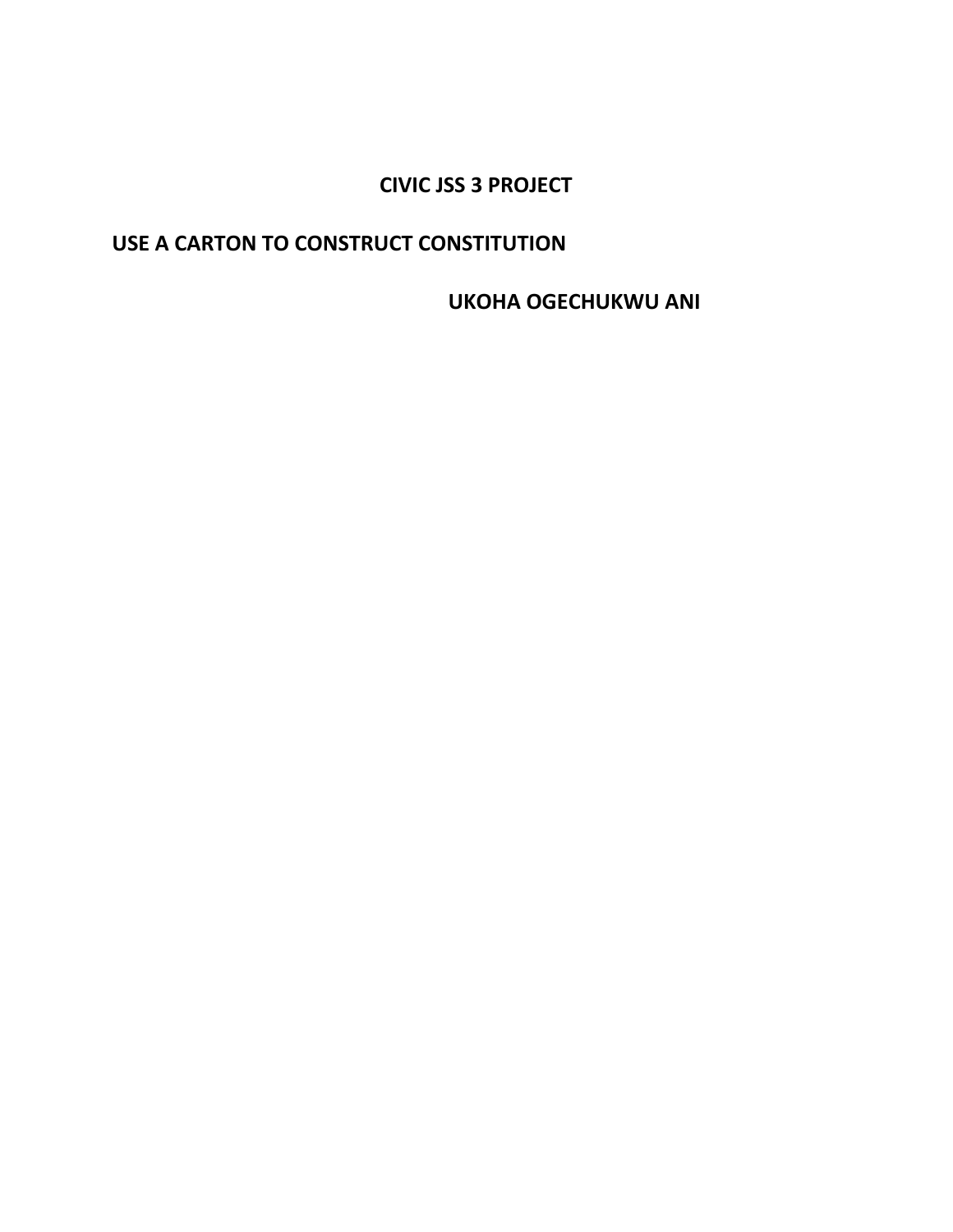## **CHRISTIAN RELIGIOUS STUDIES J.S.S 3**

#### **PROJECT FIRST TERM 2021 / 2022 SESSION**

# **USE CARDBOARD SHEET TO MAKE AN ALBUM ON OPPOSITION TO THE GOSPEL MESSAGE**

- (1) Draw the arrest of Peter and John
- (2) Draw the martyrdom of Stephen
- (3) Draw the martyrdom of James

#### **ASSIGNMENT**

- 1. State three accusations leveled against Peter and John Act 3:11 26 Act 4:1-37
- 2. List the four accusations leveled against Stephen. Act 6:1015, 7:1-6
- 3. Write the two accusations leveled against James Act 12 1-3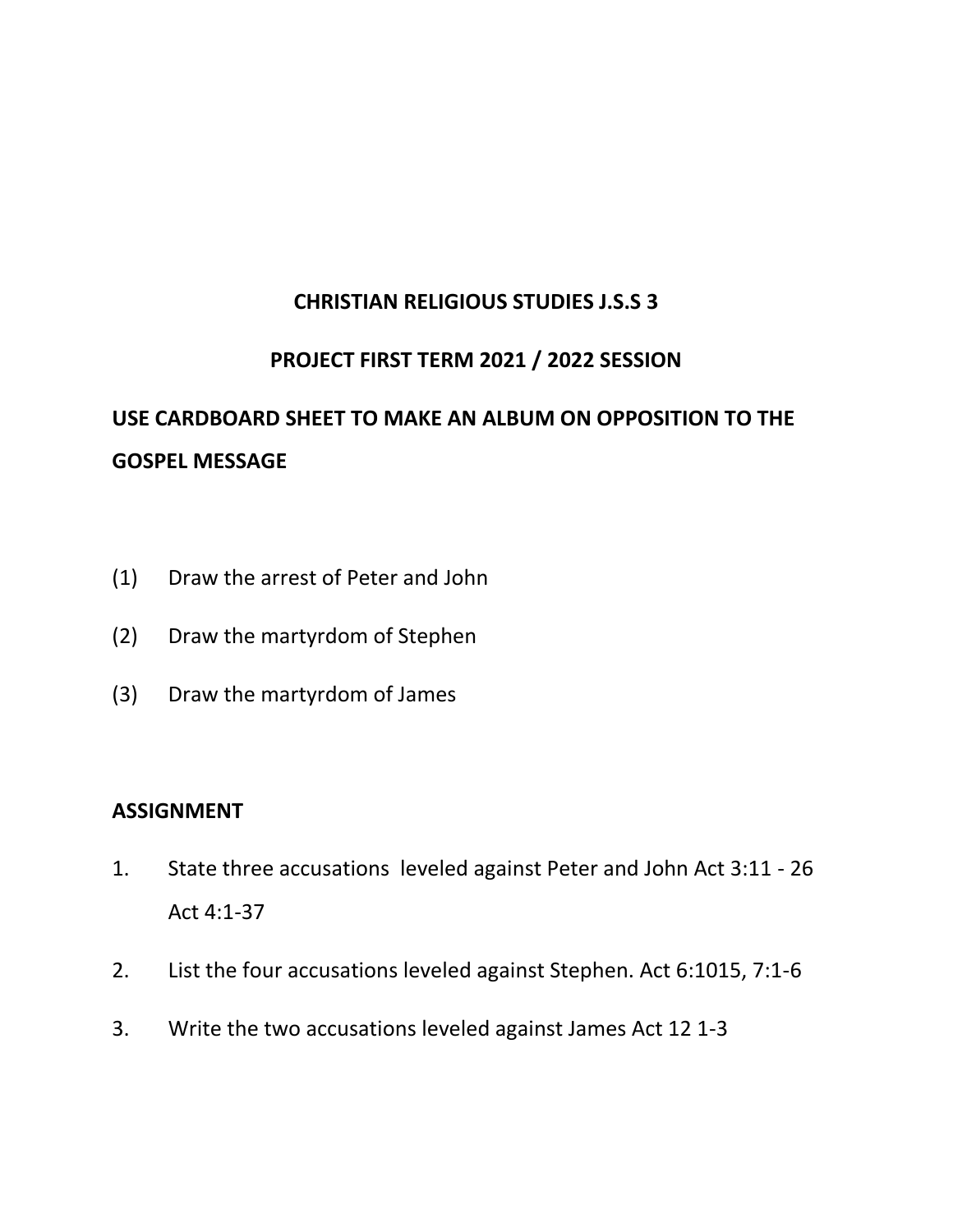# **SKETCH THE FOLLOWING WOODWORK JOINTS**

- (I) Halving joint
- ii Butt joint
- iii Mortise and tenon joint
- 4 Briddle joint
- 5. Dovetail joint in an album form

# **SUBJECT TEACHERS**

- 1. Okuzu Anulika JS II & JSS III
- 2. Aniakor Ann JSS 1 & JSS III

Subject Teacher:

Onuorah J.N

Sign :19/7/2021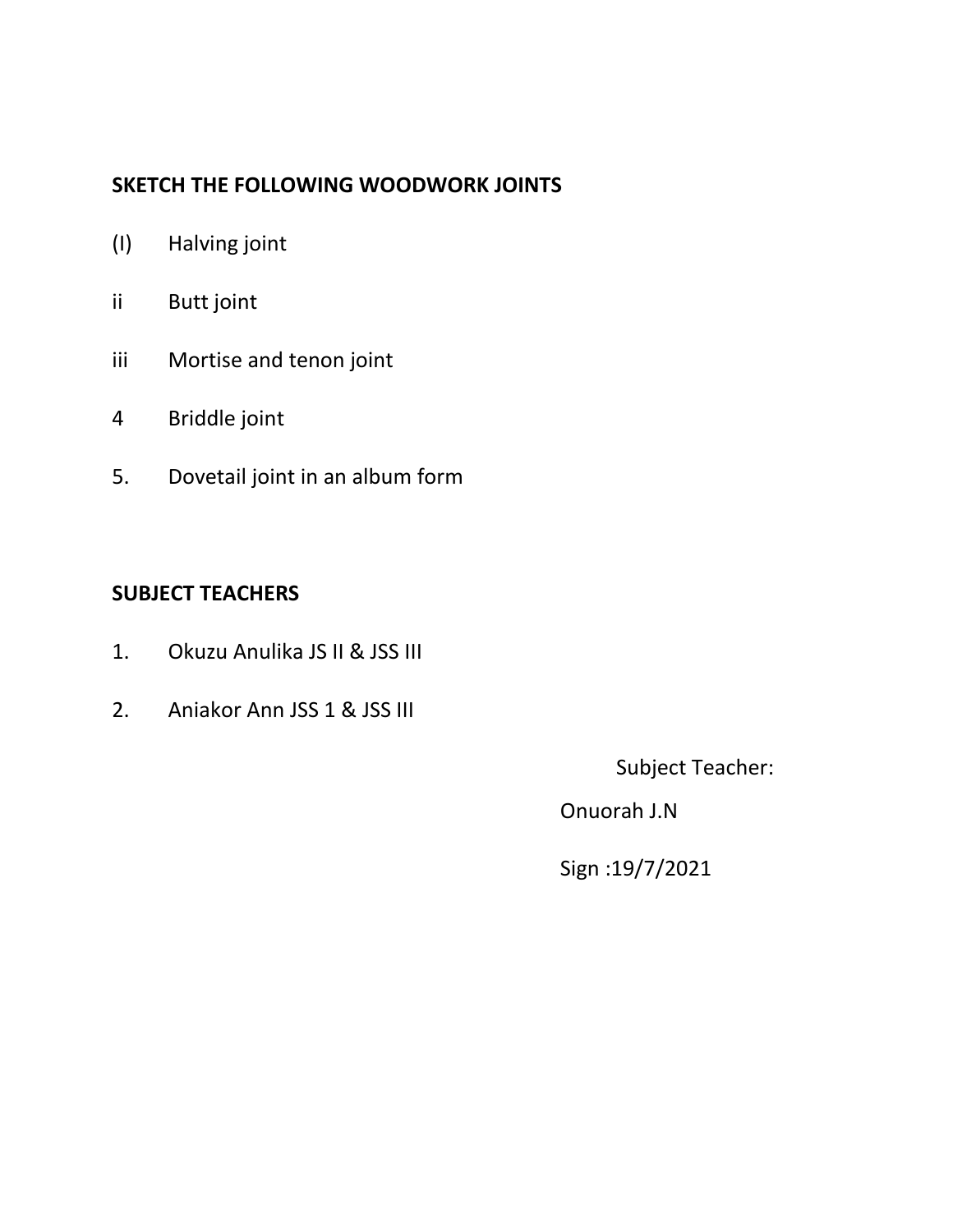# **BASIC SCIENCE**

#### **TAKE HOME ASSIGNMENT**

#### **ANSWER ALL THE QUESTIONS**

- 1. Define thermal energy
- 2. State three methods of heat transfer
- 3. What is crude oil petroleum?
- 4. List five uses of crude oil and petrochemicals.
- 5. What are petrochemicals
- 6. List six petrochemical products you know
- 7. Explain these terms
- (I) Reproduction
- (ii) Puberty
- (iii) Heredity
- (iv) Characteristics (Traits)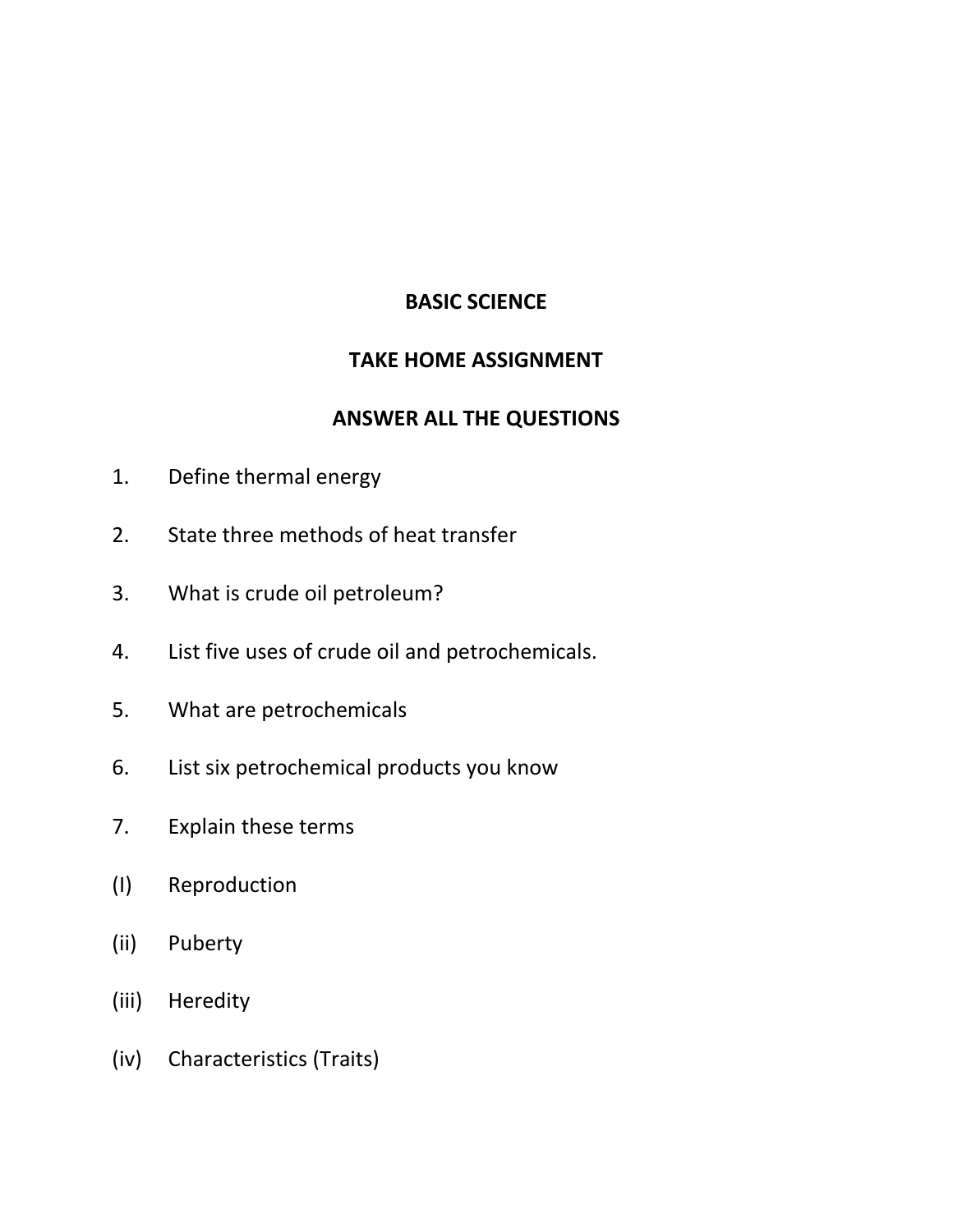- 8. What is family traits?
- 9. What is the meaning of Ozone layer depletion
- 10. State two major causes of depletion of the Ozone Layer

Project

Using a cardboard paper, draw and label four ways of using drugs.

Anyachebelu M.N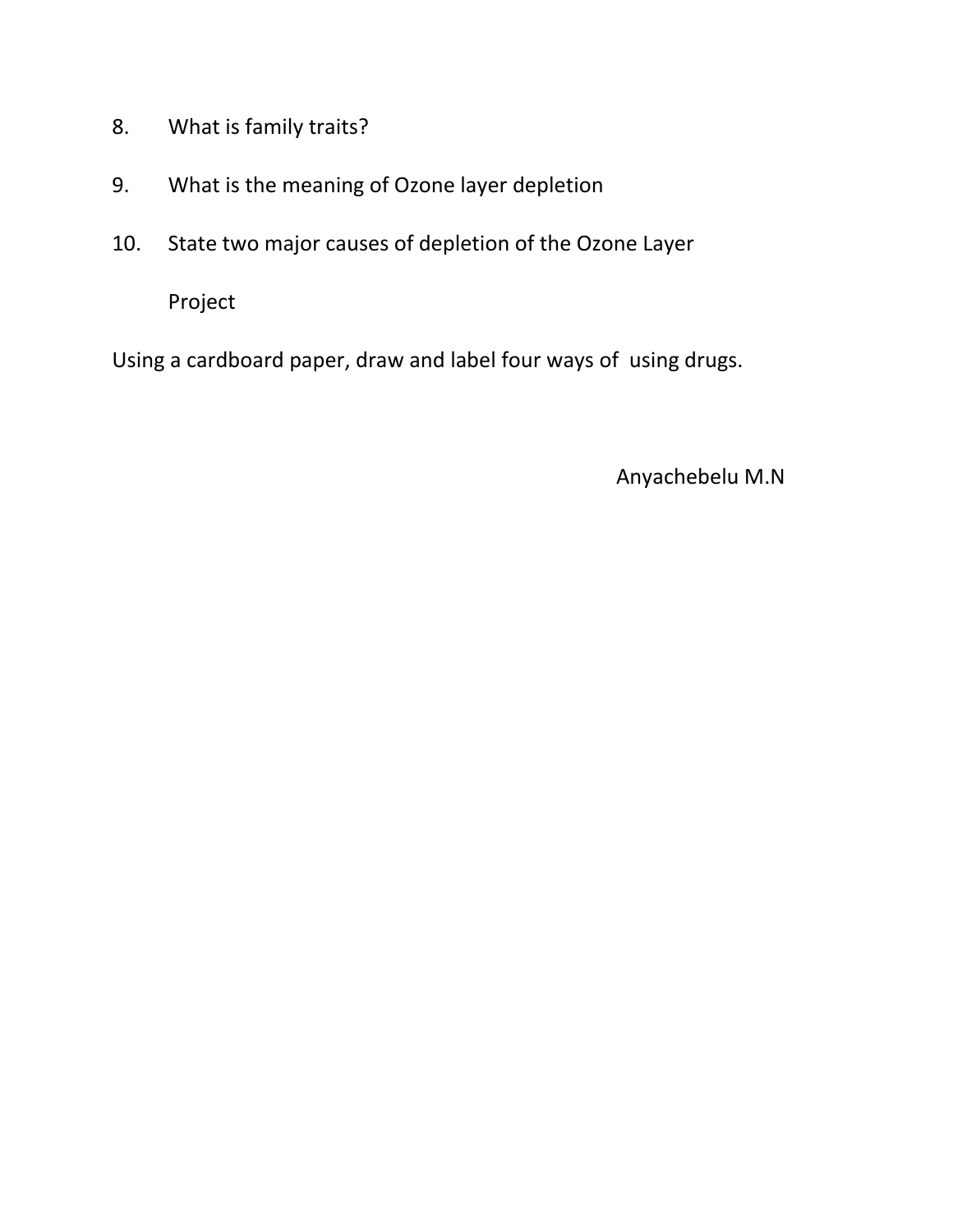# **COMPUTER STUDIES**

#### **ASSIGNMENT**

- 1. Define digital divide
- 2. How can you bridge the digital divide
- 3. Gove 43 sources through which a computer can be infected with a virus
- 4. Mention three (3) ways you can protect your computer against viruses
- 5. State (2) two sources of computer virus on your computer

#### **PROJECT**

**IN ALBUM FORM, WRITE (3) THREE TYPES OF COMPUTER VIRUS THAT ATTACK OR INFECT FILES (SOFTWARE) AND TWO VIRUSES THAT AFFECTS (HARDWARE).** 

Egwutuoha Chidimma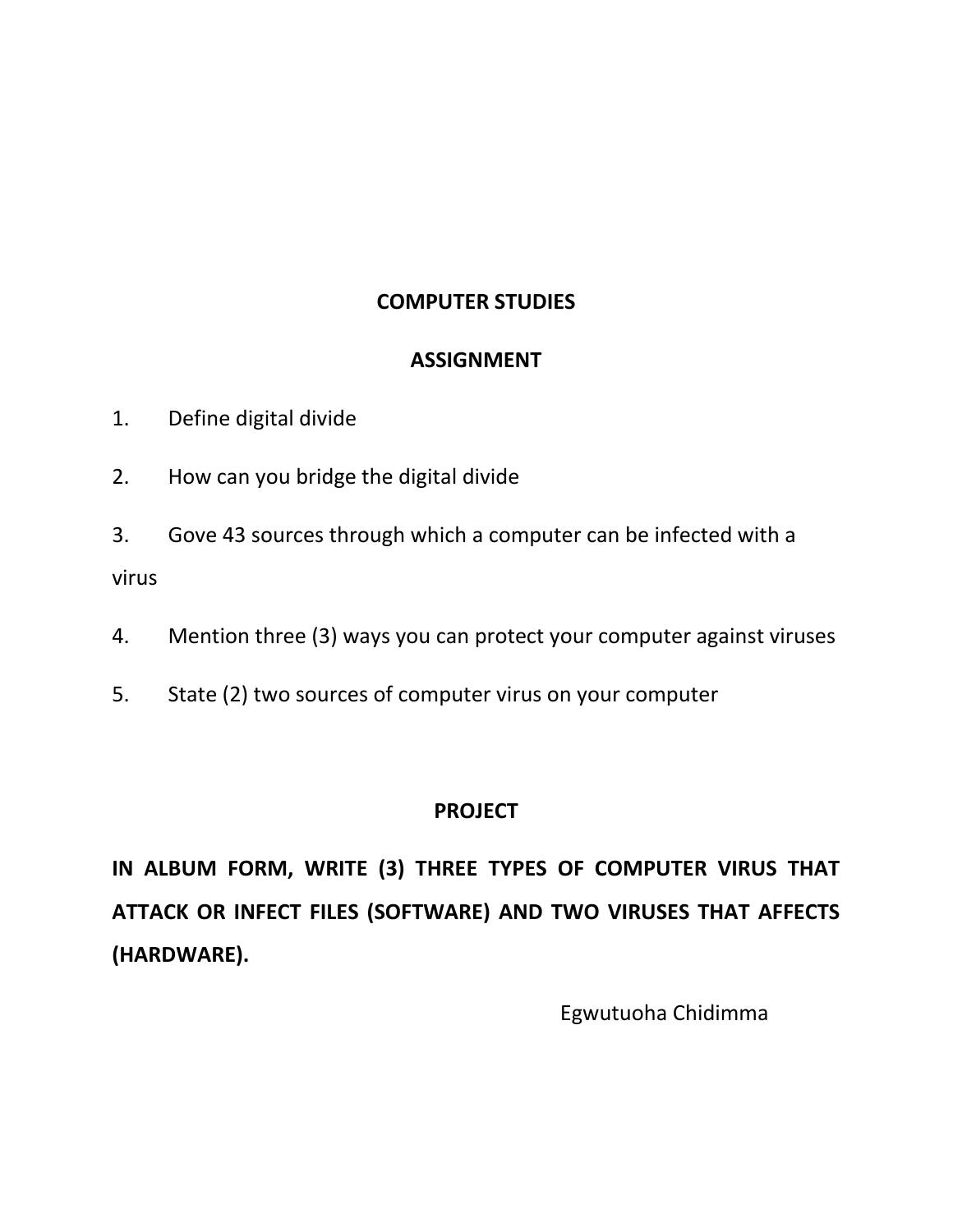#### **FRENCH LANGUAGE**

#### **PROJECT**

- 1. construct equipments on these profession
- a. Le medicin, le pilote, L'ingenieur,

Le enseignante, le plomber

Halliday Assignment

change the following into English

- 1. La fete
- 2. Le nourvelle igname
- 3. l'annee prochaine
- 4. Le stade
- 5. Mon ami
- 6. Le pere
- 7. La mere
- 8. La tante
- 9. Le grand pere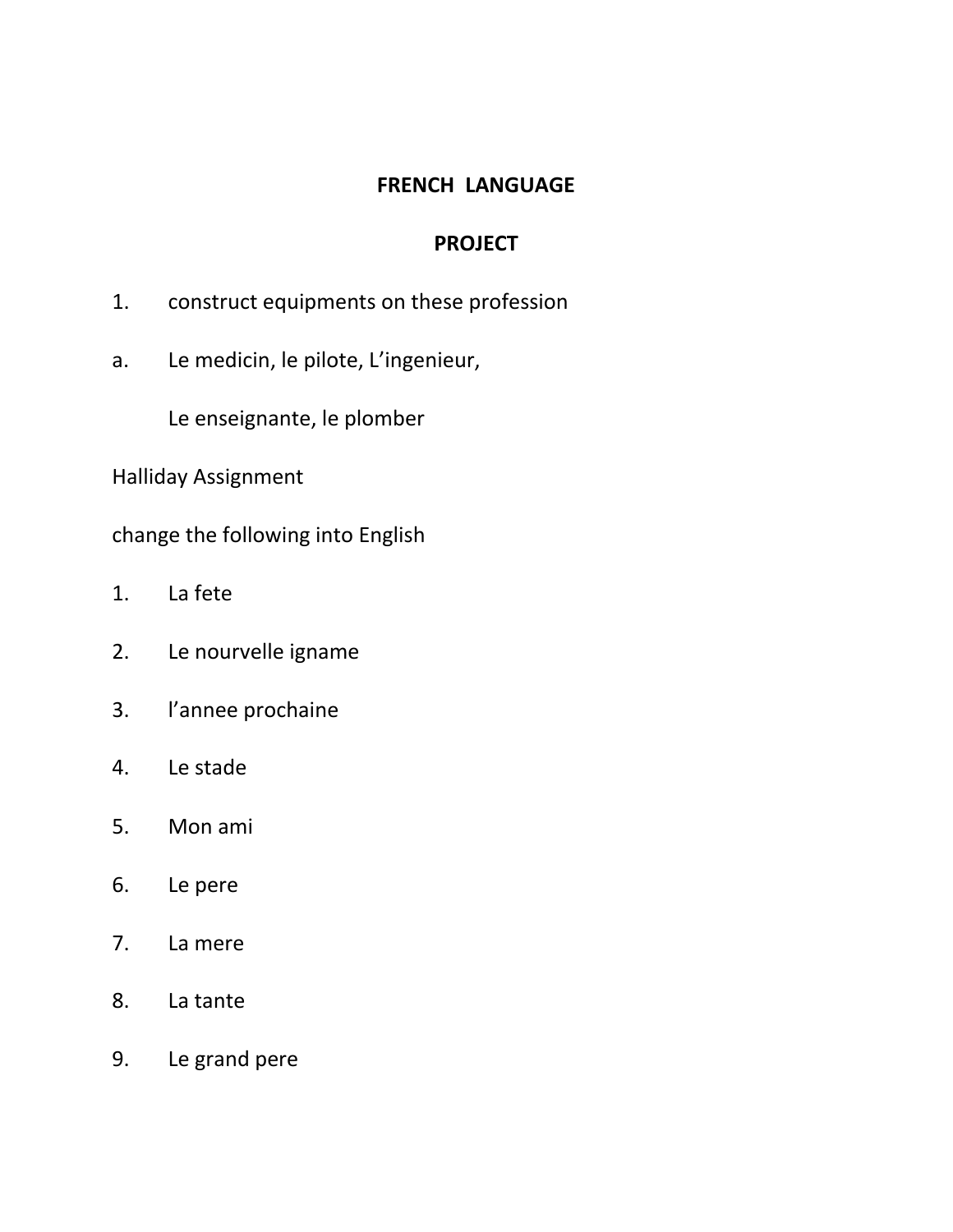# 10. La grand - mere

Onyejegbu, chizoba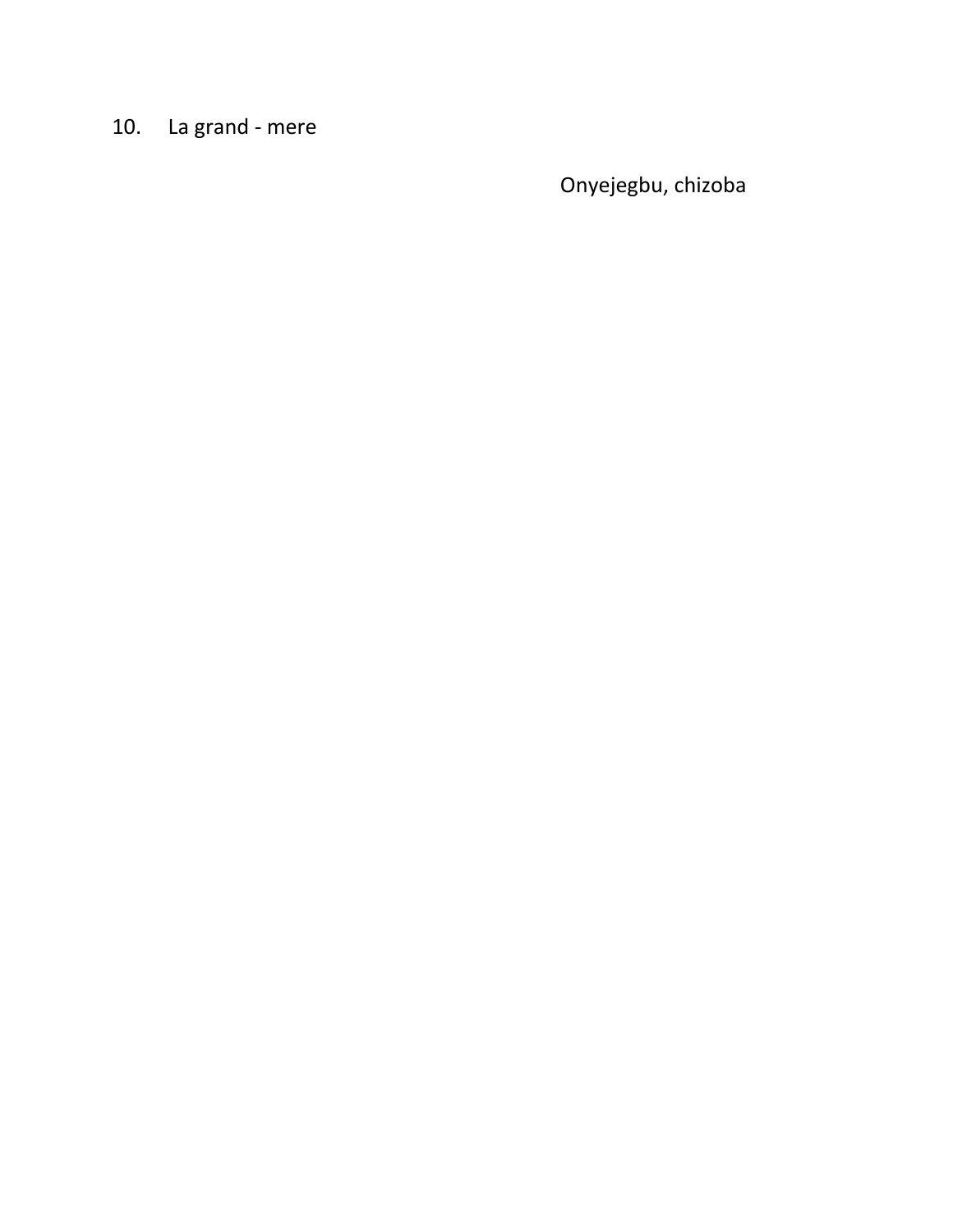# **HOME ECONOMICS**

# **PROJECT**

#### **JSS 3**

### **SEW A PILLOW CASE WITH A FLOWERED COTTON MATERIAL**

# **ASSIGNMENT**

1a Define textile, fibre

Yarns, Warp, Fabric and weft

2. Give four reason for studying textiles.

Nwachukwu R.N

23/07/21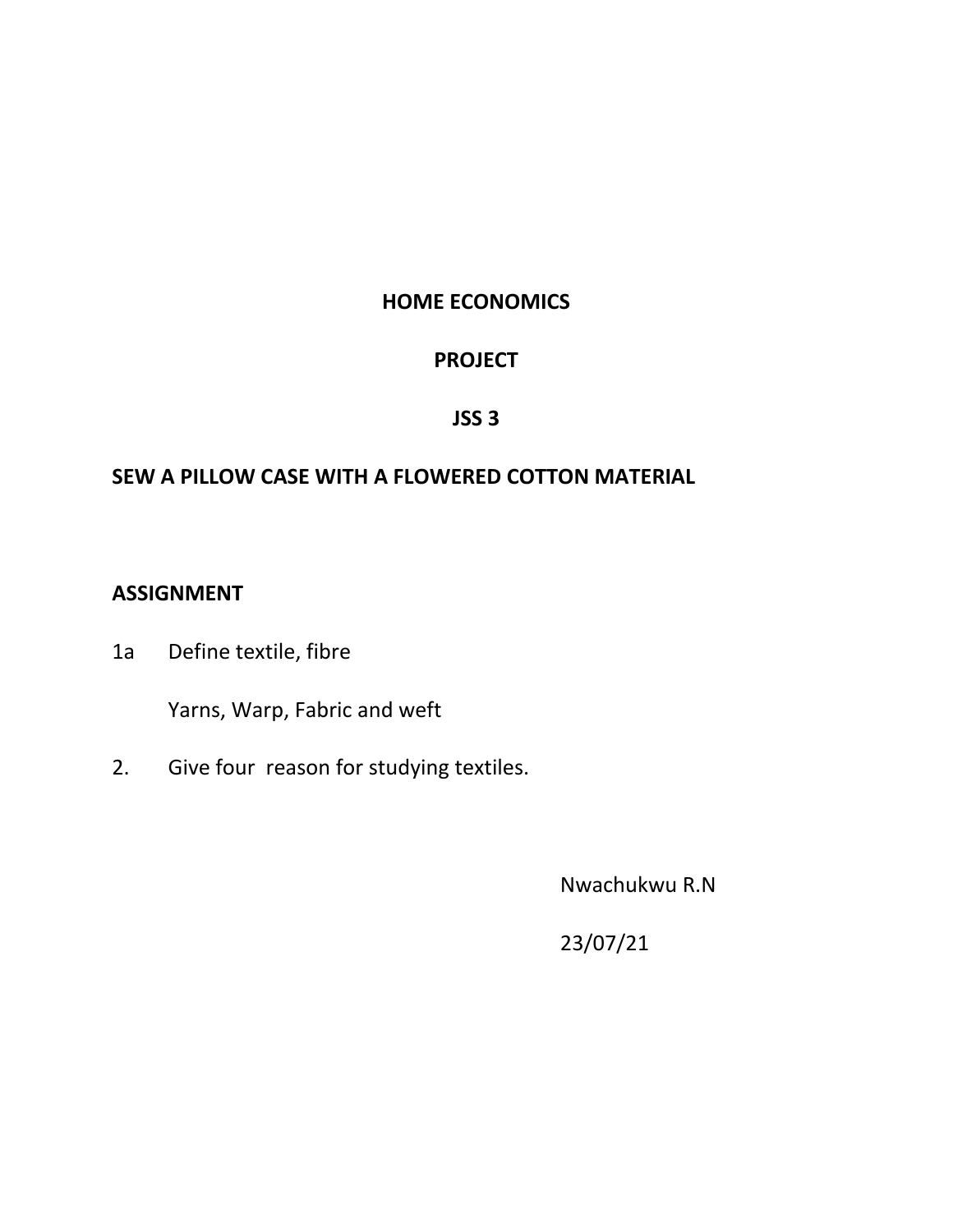#### **MATHEMATICS**

#### **JSS 3**

#### **HOLIDAY ASSIGNMENT**

ANSWER ALL AND SHOW YOUR WORK

- 1. Evaluate 0.07 X 0.008 leave your answer in standard form
- 2. For how long will it take N5000.00 to yield N200.00 simple interest at the rate of 2%.
- 3. X varies directly with y, if  $y=9$  and
	- $X = 45$  (a) Find the equation connects them

(b) find y when  $x = 40$  © find x when  $y = 10$ 

4. Factorize the following (a)  $a + b + c + am + cm$ 

(b)  $X 2 - 7x + 12$  © 9x 2 - 36 y2

- 5. Convert to decimal (a) 18.3% (b) 17 ½ %
- 6. Find the H.C.F of 56, 70 and 182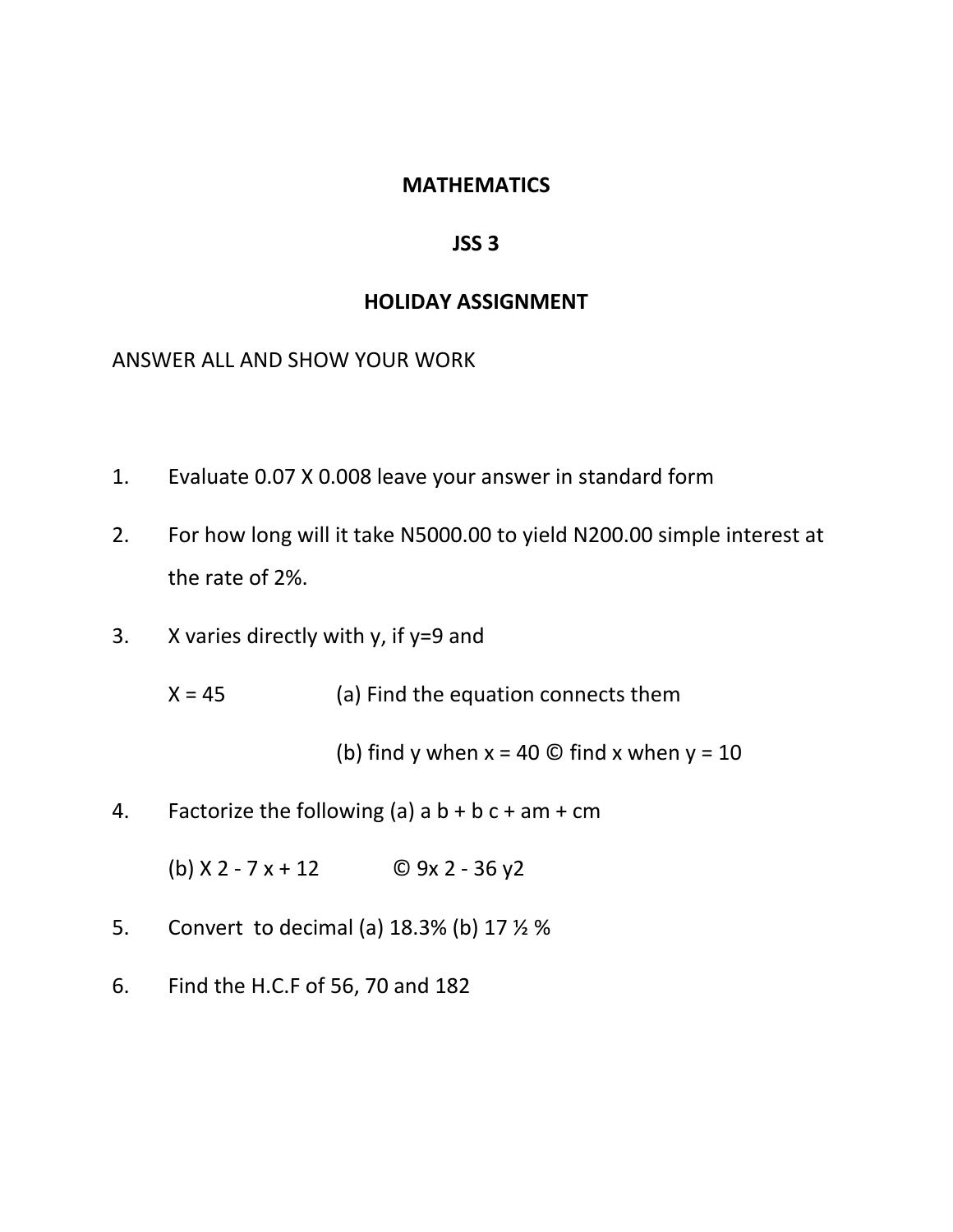## **PROJECT FIRST TERM J.S 3**

#### **USE ANY HARD MATERIAL TO PRODUCE A PUNCH CARD**

**WRITE TWO USES OF PUNCH CARD.**

Ezeoka S.N